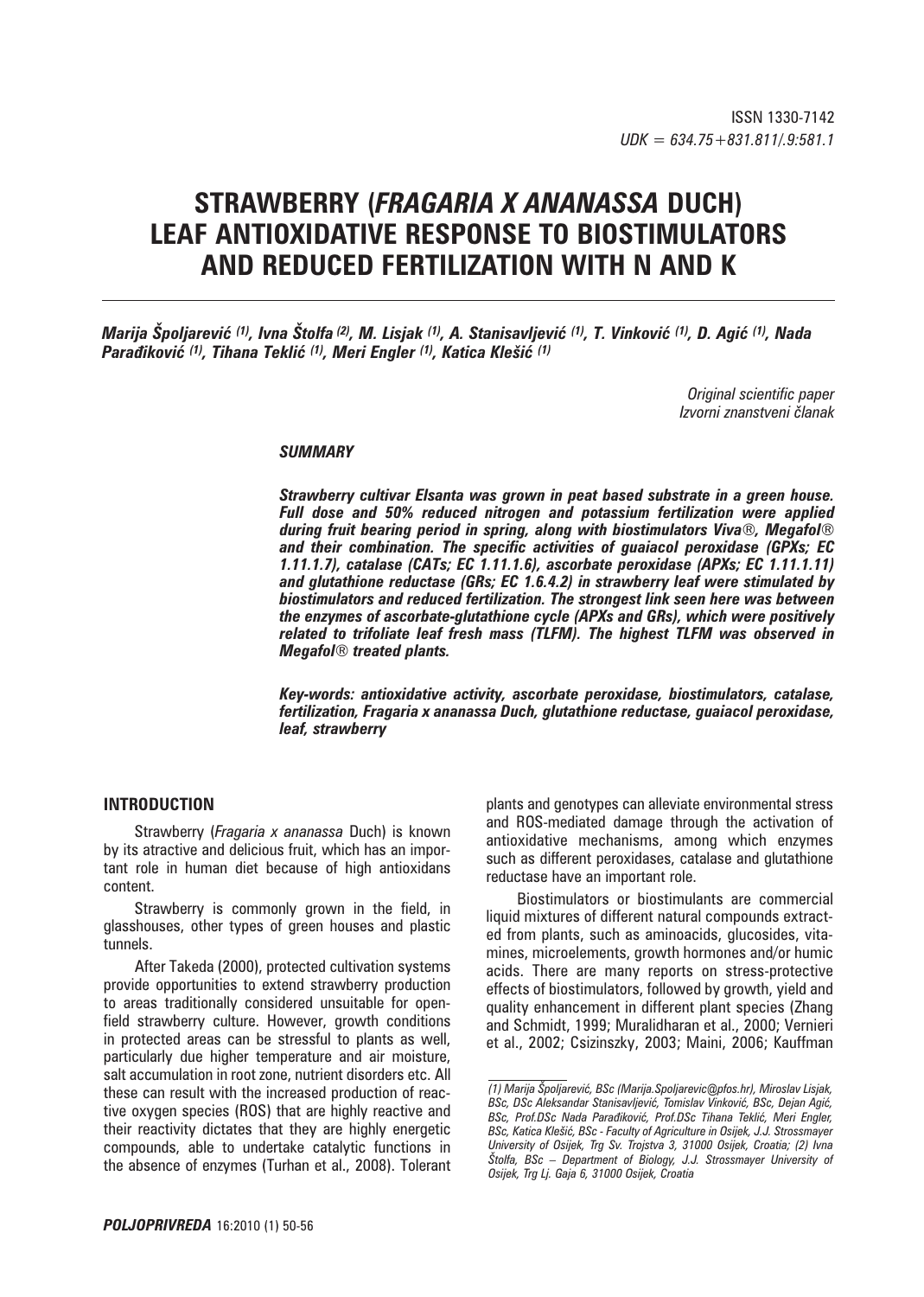et al., 2007; Redžepović et al., 2008; Parađiković et al., 2008, 2009). Roussos et al. (2009) observed significant positive influence of the applied mixtures of plant growth stimulators, containing seaweed extract, on strawberry yield and some fruit quality indices. However, the understanding of the physiological effects of biostimulators at the molecular level is poor. Among many different abiotic stresses that were the subject in a plethora of reports so far, nutrient supply disorders and their triggering of an oxidative stress in plants were rarely investigated, especially in the case of strawberry.

Based on the above, the aim of this research was to investigate the strawberry leaf antioxidative response to different N and K supply as well as biostimulators application in fruitbearing period. Antioxidative activity in leaf was expressed by the specific activities of guaiacol peroxidase (EC 1.11.1.7), catalase (EC 1.11.1.6), ascorbate peroxidase (EC 1.11.1.11) and glutathione reductase (EC 1.6.4.2), while the evaluated vegetative growth parameters were plant total vegetative aboveground mass, as well as fresh and dry mass of fully developed trifoliate leaf.

### **MATERIAL AND METHODS**

The cold stored frigo plantlets of strawberry (*Fragaria x ananassa* Duch, cultivar Elsanta) were planted in pots of 4.5 L volume, filled with commercial Stender B 400 substrate. A greenhouse was installed in the locality Dalj in the eastern Croatia. Between planting and treatment application, the plants have received 1.760 g N, 0.938 g P, 3.255 g K, 0.669 g Ca, 0.07144 g Mg and 0.189 g S per plant, as well as 6808  $\mu$ g Fe, 3481  $\mu$ g Mn, 1346  $\mu$ g B, 1209  $\mu$ g Zn, 774  $\mu$ g Cu and 452  $\mu$ g Mo. The experiment was set according to split plot method in 4 repetitions with 10 pots (40 plants per repetition). Reduced fertilization treatments and biostimulators were applied in the fruit bearing stage during three weeks (May 12 – June 2 2009). In fertilization variant 100% (F100) 0.540 g N, 0.973 g K, 0.453 g Ca per plant was applied, and in the reduced fertilization variant (F50) plants received 50% N and K less. Biostimulator treatments included the application of 0.25% v/v biostimulator solution of 250 mL per pot in volume. In one treatment biostimulator Viva® (B: V) was used and applied by hosing, in second Megafol® (B: M) applied by spraying, and in the third a combination of the two  $(B: V+M)$ . Control plants  $(B: 0)$ , received 250 mL of tap water per pot. The applied biostimulators Viva® and Megafol® contain polysaccharides, glycosides, proteins, aminoacids, vitamins and essential microelements.

Leaf samples for analyses of specific enzymatic activity consisted of ten middle leaflets from the most developed leaves (triplets) per repetition, which were kept in freezer at -20°C until the analyses. Guaiacol

peroxidase activity was determined after Siegel and Galston (1967). Catalase activity was determined according to Aebi (1984), and the activity of ascorbate peroxidase was determined according to Nakano and Asada (1981). Activity of glutathione reductase was determined as described in Glutathione reductase assay kit from Oxford Biomedical Research (2001). Specific activity of analyzed enzymes is expressed in U mg-1 protein. , where the leaf protein concentration was determined after Bradford (1976), using bovine serum albumine (BSA) as standard.

Fresh and dry trifoliate leaf mass (without petioles) was determined based on the ten most developed leaves taken from every repetition, before applying treatments and the week after the last application of biostimulators. Total vegetative over ground mass of plant was determined at the end of the experiment. Fresh trifoliate leaf mass was weighed immediately, while dry mass was measured after drying at 70°C for 24 h and 2 h at 105°C.

The results were analyzed using SAS software (SAS Institute, Cary, N.C.). Analyses of variance were performed using PROC GLM with LSD test at P ≤ 0.05. Significance of linear correlations among the tested parameters was estimated with t- test.

#### **RESULTS AND DISCUSSION**

The antioxidative enzymatic activities in strawberry leaf were significantly higher after treatments with biostimulators and reduced fertilization as compared to the same plants before treatments, except in the case of CATs activity (Table 1). As for the fertilization level influence, GPXs and CATs activities were enhanced by lower N and K supply (Table 1; P≤0.05), regarding both sampling terms (before and after the treatments) as well as if only plants after receiving treatments are considered (Table 2). In the research of Kandlbinder et al. (2004), N deprivation caused a severe drop in CAT and APX activities in photosynthesizing leaves of *Arabidopsis thaliana.* After Cakmak (2005), the need for protection against photooxidative damage in N-deficient plants can be more marked when the N deficiency stress is combined with an environmental stress. This could explain higher activities of GPXs and CATs in the leaves of plants supplied with reduced fertilization level, implying less than adequate N and K supply in that treatment. In the research of Kim et al. (2010), a member of the type III peroxidase family, RCI3, was found to be up-regulated upon K deprivation and the authors concluded that this peroxidase appears to be another component of the low-K signal transduction pathway in *Arabidopsis* roots. Shin and Schachtman (2004) reported a significant increase in ROS accumulation in plants grown under  $K^+$ -deficient conditions and stated that the specificity of the ROS-induced responses to K deprivation are not known.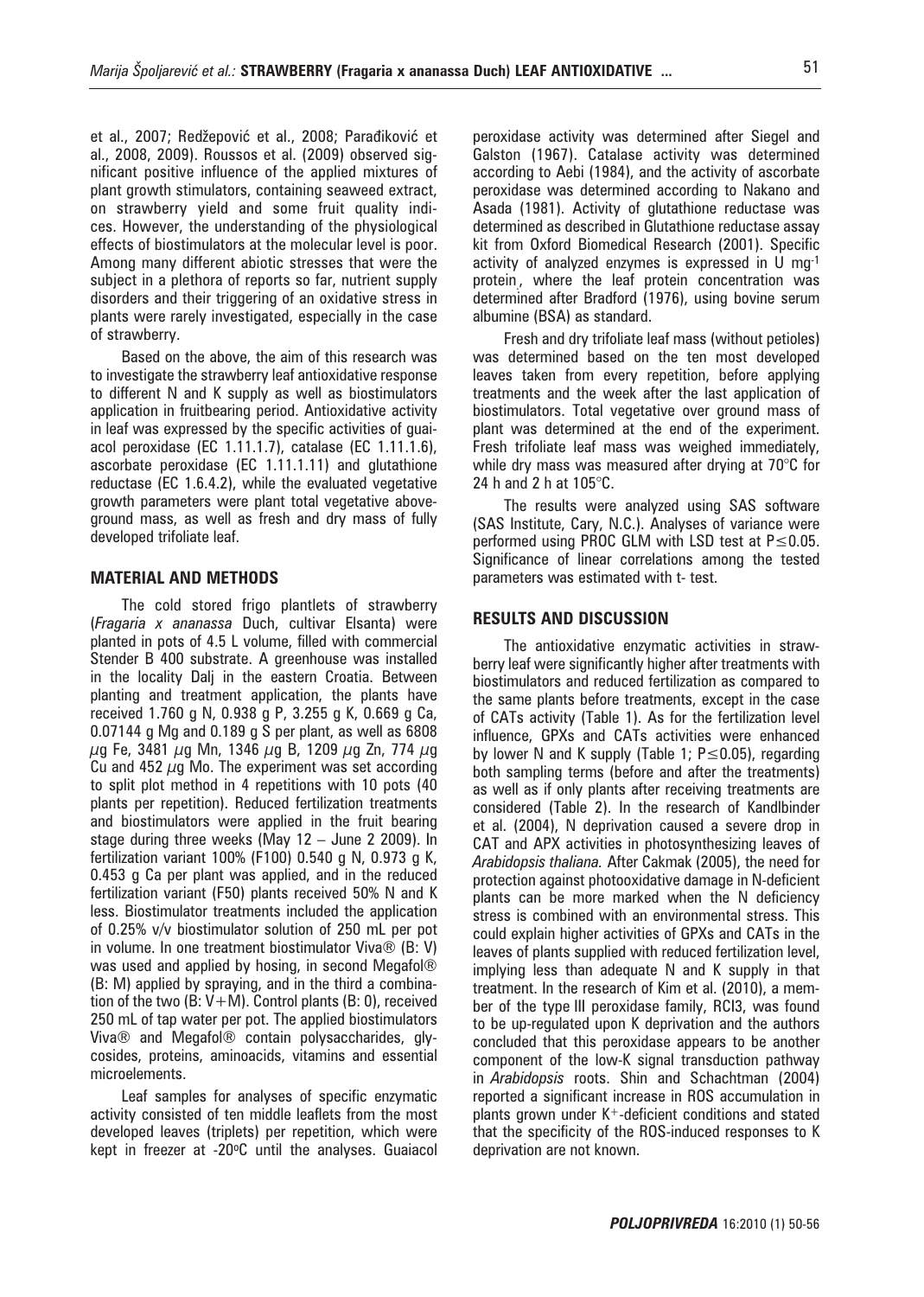- Table 1. Mean values of guaiacol peroxidase (GPX<sub>s</sub>), catalase (CAT<sub>s</sub>), ascorbate peroxidase (APX<sub>s</sub>) and glutathione reductase (GR<sub>s</sub>) specific **activity in strawberry leaf under influence of term of sampling (A), fertilization level (B) and biostimulator treatment (C). (ANOVA, F test; means designated with the same letter (A,B,C) are not statistically different per protected least significant difference procedure LSD;**  *P***=0.05)**
- Tablica 1. Prosječne specifične aktivnosti gvajakol peroksidaze (GPX<sub>s</sub>), katalaze (CATs), askorbat peroksidaze (APX<sub>s</sub>) *i glutation reduktaze (GR<sub>s</sub>) u listu jagoda pod utjecajem termina analize (A), razine gnojidbe (B) i tretmana biostimulatorima (C). (ANOVA, F test; prosjeci ozna~eni istim slovom (A,B,C) se ne razlikuju prema LSD testu; P=0,05)*

|                                                             |                                                     | GPX <sub>s</sub>           | CAT <sub>s</sub>   | APX <sub>s</sub>   | $GR_s$             |
|-------------------------------------------------------------|-----------------------------------------------------|----------------------------|--------------------|--------------------|--------------------|
|                                                             |                                                     | $\Delta A$ min-1mq-1 prot. |                    |                    |                    |
| Term of analyses (A)<br>Termin analize (A)                  |                                                     |                            |                    |                    |                    |
| Before treatments (A1)<br>Prije tretmana (A1)               |                                                     | 1.098 <sup>B</sup>         | 5.093A             | 1.325 <sup>B</sup> | 1.335B             |
| After treatments (A2)<br>Poslije tretmana (A2)              |                                                     | 1.473A                     | 4.702A             | 2.450A             | 3.319A             |
| F test                                                      |                                                     | 47.36                      | 2.25               | 88.81              | 190.36             |
| P                                                           |                                                     | < 0.0001                   | 0.1679             | $<$ 0.0001         | < 0.0001           |
|                                                             | Fertilization variant (B)<br>Varijanta gnojidbe (B) |                            |                    |                    |                    |
| 100% (B1)                                                   |                                                     | 1.199 <sup>B</sup>         | 4.489 <sup>B</sup> | 1.796A             | 2.203A             |
| 50% (B2)                                                    |                                                     | 1.372A                     | 5.306A             | 1.979A             | 2.451 <sup>A</sup> |
| F test                                                      |                                                     | 10.11                      | 9.81               | 2.35               | 2.98               |
| P                                                           |                                                     | 0.0112                     | 0.0121             | 0.1600             | 0.1186             |
| Biostimulator treatment (C)<br>Tretman biostimulatorima (C) |                                                     |                            |                    |                    |                    |
| Control (C1)                                                |                                                     | 1.209A                     | 4.706A             | 1.569B             | 1.721c             |
| Viva $\otimes$ (C2)                                         |                                                     | 1.292A                     | 4.811A             | 1.856B             | 2.388 <sup>B</sup> |
| Megafol $\circledR$ (C3)                                    |                                                     | 1.291 <sup>A</sup>         | 4.87 A             | 2.407 <sup>A</sup> | 2.953A             |
| Viva $\circledR$ + Megafol $\circledR$ (C4)                 |                                                     | 1.350 <sup>A</sup>         | 5.203 <sup>A</sup> | 1.719B             | 2.246 <sup>B</sup> |
| F test                                                      |                                                     | 1.13                       | 0.68               | 9.36               | 12.41              |
| P                                                           |                                                     | 0.3889                     | 0.5883             | 0.0040             | 0.0015             |
| Interactions<br>Interakcije                                 |                                                     |                            |                    |                    |                    |
| (AxB)<br>P                                                  | F test                                              | 10.15<br>0.0111            | 6.07<br>0.0359     | 7.02<br>0.0265     | 4.02<br>0.0759     |
| $(A \times C)$<br>P                                         | F test                                              | 2.00<br>0.1848             | 2.94<br>0.0916     | 10.23<br>0.0029    | 15.73<br>0.0006    |
| (BxC)<br>P                                                  | F test                                              | 2.91<br>0.0931             | 2.22<br>0.1547     | 3.51<br>0.0626     | 1.38<br>0.3091     |
| (AxBxC)<br>P                                                | F test                                              | 2.58<br>0.1187             | 1.64<br>0.2477     | 0.98<br>0.4448     | 0.48<br>0.7014     |

Upon changes in tissue K concentrations, it is likely that the activity of certain enzymes requiring K may be reduced (Schachtman and Shin, 2007); hence, biostimulators containing K, such as Megafol, might stimulate plant metabolism and growth through the activation of particular enzymes. Biostimulators effect on the antioxidative activity was significant in the case of APXs and GRs, considering both terms of analyses (Table 1).

- Table 2. Mean values of guaiacol peroxidase (GPX<sub>s</sub>), **catalase (CATs), ascorbate peroxidase (APX<sub>s</sub>)** and glutathione reductase (GR<sub>s</sub>) **activity in strawberry leaf after the application of different fertilization level (A) and biostimulator treatment (B). (ANOVA, F test; means designated with the same letter (A,B,C) are not statistically different per a protected least significant difference procedure**   $LSD: P = 0.05$
- $Tablea$  2. Prosječne vrijednosti specifične aktivnosti  $g$ vajakol peroksidaze (GPX<sub>s</sub>), katalaze *(CAT<sub>s</sub>), askorbat peroksidaze (APX<sub>s</sub>) i glutation reduktaze (GRs) u listu jagoda pod utjecajem varijante gnojidbe (A) i tretmana biostimulatorima (B) nakon primjene tretmana. (ANOVA, F test; prosjeci označeni istim slovom (A,B,C) se ne razlikuju prema LSD testu; P=0,05)*

|                                                             | GPX <sub>s</sub>           | CAT <sub>s</sub>   | APX <sub>c</sub>   | $GR_{\rm c}$       |  |
|-------------------------------------------------------------|----------------------------|--------------------|--------------------|--------------------|--|
|                                                             | $\Delta A$ min-1mg-1 prot. |                    |                    |                    |  |
| Fertilization variant (A)<br>Varijanta gnojidbe (A)         |                            |                    |                    |                    |  |
| 100% (A1)                                                   | 1.300 <sup>B</sup>         | 3.972 <sup>B</sup> | 2.201A             | 3.051A             |  |
| 50% (A2)                                                    | 1.647A                     | 5.432A             | 2.700 <sup>A</sup> | 3.588A             |  |
| F test                                                      | 19.04                      | 35.69              | 4.17               | 3.69               |  |
| P                                                           | 0.0018                     | 0.0002             | 0.0715             | 0.0869             |  |
| Biostimulator treatment (B)<br>Tretman biostimulatorima (B) |                            |                    |                    |                    |  |
| Control (B1)                                                | 1.325A                     | 4.161 <sup>B</sup> | 1.706 <sup>B</sup> | 1.973 <sup>c</sup> |  |
| Viva $\circledR$ (B2)                                       | $1.456$ <sup>A.B</sup>     | 4.451 <sup>B</sup> | 2.338 <sup>B</sup> | 3.436 <sup>B</sup> |  |
| Megafol $\circledR$ (B3)                                    | $1.465$ <sup>A.B</sup>     | 4.535B             | 3.469 <sup>A</sup> | 4.597 <sup>A</sup> |  |
| Viva $\circledR$ + Megafol $\circledR$ (B4)                 | 1.647 <sup>A</sup>         | 5.663 <sup>A</sup> | 2.288 <sup>B</sup> | 3.271 <sup>B</sup> |  |
| F test                                                      | 2.76                       | 7.30               | 9.10               | 14.79              |  |
| P                                                           | 0.1039                     | 0.0088             | 0.0044             | 0.0008             |  |
| Interaction (AxB)<br>Interakcija (AxB)                      |                            |                    |                    |                    |  |
| F test                                                      | 4.70                       | 8.17               | 1.78               | 0.83               |  |
| P                                                           | 0.0308                     | 0.0062             | 0.2203             | 0.5092             |  |

In the case of GPXs and CATs, there was a significant influence of the interaction fertilization level X biostimulator treatment. These enzymes were stimulated with lower nutrient supply (N and K; F50%) and biostimulators application (Figures 1 and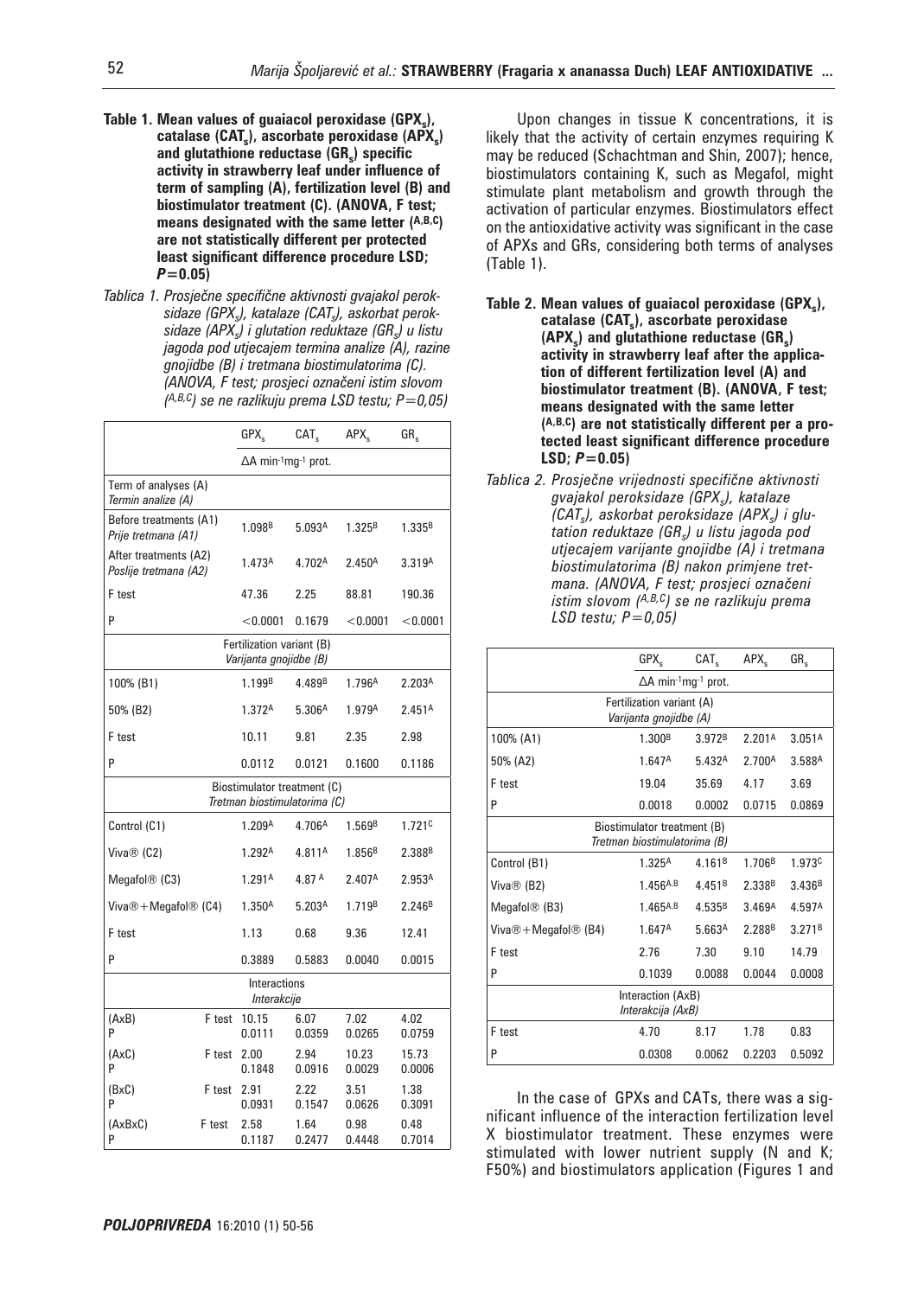2) as well, with significant positive linear correlation established in plants after treatment  $(r=0.785^*)$ ; Table 3).



- **Figure 1. Guaiacol peroxidase specific activity (GPX.) in leaf of soilless grown strawberry in green house, before and after the treatments with two- levels fertilization with N and K (F100% and F50%) and biostimulators Viva® (V) and Megafol® (M) (untreated control, Viva®, Megafol®, Viva® + Megafol®). Bars are means of four replicates with 40 plants, with standard errors (P≤0.05)**
- *Grafikon 1. Specifi~na aktivnost gvajakol peroksidaze u listu jagode pri uzgoju bez tla u plasteniku, prije i nakon tretmana s dvije razine gnojidbe s N i K (F100% i F50%) te biostimulatorima Viva***®** *(V) i Megafol***®** *(M) (kontrola, Viva***®***, Megafol***®***, kombinacija Viva***®** *+ Megafol***®***). Stupci su*  prosječne vrijednosti četiri ponavljanja s 40 bil*jaka, uz standardne pogreške (P≤0,05)*



- Figure 2. Catalase specific activity (CAT<sub>s</sub>) in leaf of soil**less grown strawberry in green house, before and after the treatments with two- levels fertilization with N and K (F100% and F50%) and biostimulators Viva® (V) and Megafol® (M) (untreated control, Viva®, Megafol®, Viva® + Megafol®). Bars are means of four replicates with 40 plants, with standard errors (P≤0.05)**
- *Grafikon 2. Specifična aktivnost katalaze u listu jagode pri uzgoju bez tla u plasteniku, prije i nakon tretmana s dvije razine gnojidbe s N i K (F100% i F50%) te biostimulatorima Viva***®** *(V)*

*i Megafol***®** *(M) (kontrola, Viva***®***, Megafo***®***l, kombinacija Viva***®** *+ Megafol***®***). Stupci su*  prosječne vrijednosti četiri ponavljanja s 40 *biljaka, uz standardne pogre{ke (P≤0,05)*

APXs and GRs showed the highest activities in plants treated with Megafol. Taking into account only data obtained with plants after treatments, there was a significant stimulative effect of biostimulators on CATs, APXs and GRs activities. In plants before treatments, GPXs and APXs were significantly correlated to GRs (Table 3). The strongest link seen here was between the enzymes of ascorbate-glutathione cycle (APXs and GRs), which were in positive relationship regardless of term of sampling.

- **Table 3. Coefficients of linear correlations among the antioxidative activity parameters in straw**berry leaf (guaiacol peroxidase GPX<sub>s</sub>, catalase CAT<sub>s</sub>, ascorbate peroxidase APX<sub>s</sub> and glutathione reductase GR<sub>s</sub> specific activities; **\* P≤0,05; \*\* P≤0,01)**
- Tablica 3. Koeficijenti linearnih korelacija između poka*zatelja antioksidativne aktivnosti u listu jagoda (specifi~ne aktivnosti gvajakol peroksidaze GPXs, katalaze CATs, askorbat peroksidaze APX*<sup>*s*</sup> *i glutation reduktaze GR<sub>s</sub><sup><i>\**</sup> *P* ≤0,05; <sup>\*\*</sup> *P≤0,01)*

| Analiza prije<br>tretmana $(n=8)$<br>Analyses before<br>treatments $(n=8)$ |          | Analiza poslije<br>tretmana $(n=8)$<br>Analyses after<br>treatments $(n=8)$ |           | Oba termina analize<br>$(n=16)$<br><b>Both terms of analysis</b><br>$(n=16)$ |           |
|----------------------------------------------------------------------------|----------|-----------------------------------------------------------------------------|-----------|------------------------------------------------------------------------------|-----------|
| x:y                                                                        | r        | X:V                                                                         | r         | X:V                                                                          | r         |
| GPXs:GRs                                                                   | $0.738*$ | GPXs:CATs                                                                   | $0.785*$  | <b>GPXs:APXs</b>                                                             | $0.720**$ |
| APXs:GRs                                                                   | $0.789*$ | APXs: GRs                                                                   | $0.943**$ | GPXs:GRs                                                                     | $0.741**$ |
|                                                                            |          |                                                                             |           | APXs:GRs                                                                     | $0.963**$ |

While CATs activity was the highest in plants treated with the combination of two biostimulators (B4:V+M), especially in reduced fertilization treatment (Figure 2), APXs and GRs showed the highest activities in Megafol-treated plants (Figures 3 and 4), with stronger effect seen in F 50 variant. Here, the vegetative growth parameters (mean fresh trifoliate leaf mass - TLFM; mean dry trifoliate leaf mass - TLDM; total vegetative over ground mass per plant - TVFM) were not influenced by the applied fertilization level (Table 4). However, biostimulators effect was highly significant for TLFM (P=0.047; Table 4). Megafol treatment resulted in the highest values of leaf fresh and dry mass, as well as the greatest total vegetative over ground mass per plant. In the case of leaf, this growth promoting effect of Megafol was statisticaly significant after LSD test.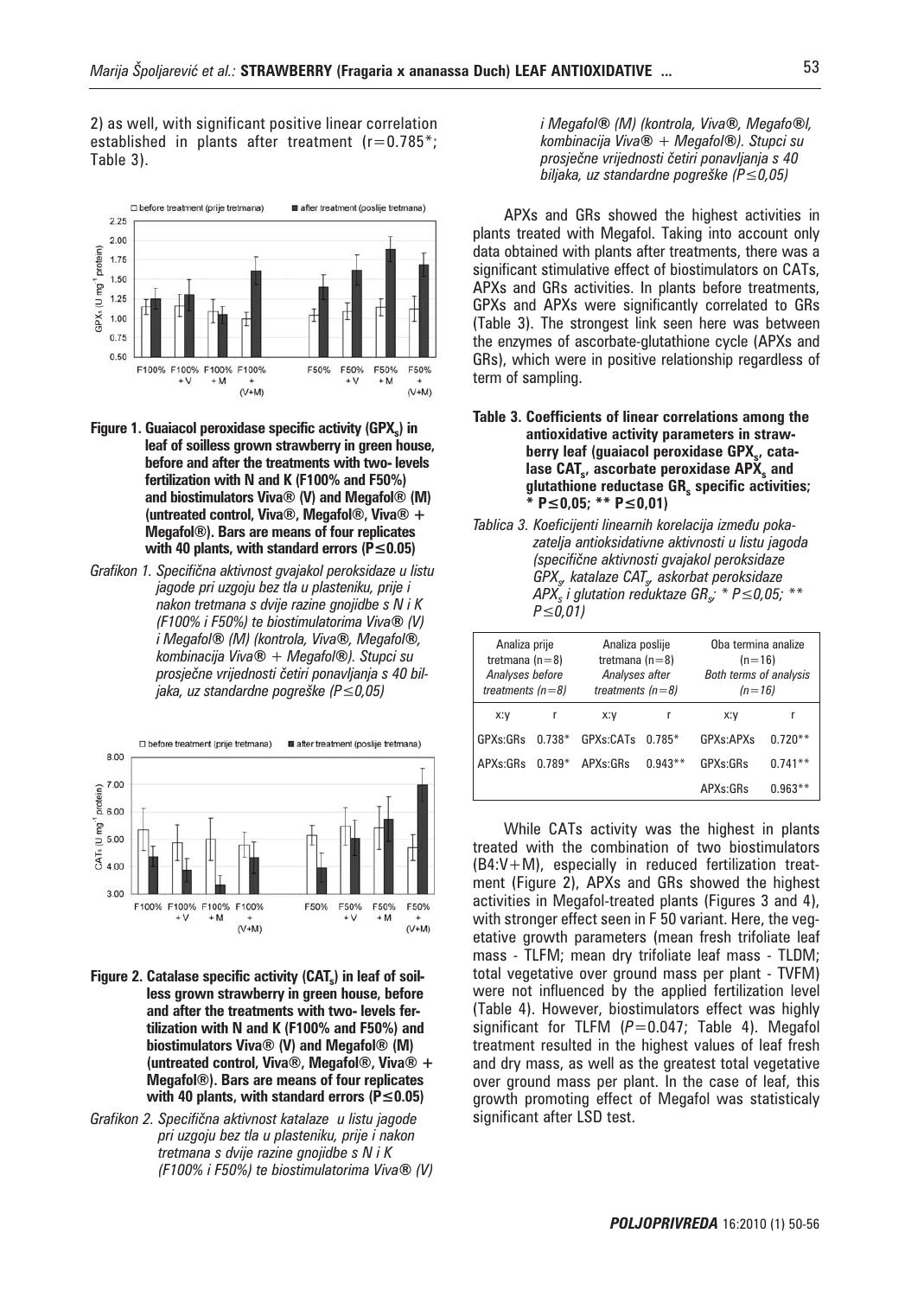

- **Figure 3. Ascorbate peroxidase specific activity (APXs) in leaf of soilless grown strawberry in green house, before and after the treatments with two- levels fertilization with N and K (F100% and F50%) and biostimulators Viva® (V) and Megafol® (M) (untreated control, Viva®, Megafol®, Viva® + Megafol®). Bars are means of four replicates with 40 plants, with standard errors (P≤0.05)**
- Grafikon 3. Specifična aktivnost askorbat peroksidaze *(APXs) u listu jagode pri uzgoju bez tla u plasteniku, prije i nakon tretmana s dvije razine gnojidbe s N i K (F100% i F50%) te biostimulatorima Viva***®** *(V) i Megafol***®** *(M) (kontrola, Viva***®***, Megafol***®***, kombinacija Viva***®** *+ Megafol***®***). Stupci su prosje~ne vrijednosti ~etiri ponavljanja s 40 biljaka, uz standardne pogre{ke (P≤0,05)*



- **Figure 4. Glutathione reductase specific activity (GRs) in the leaf of soilless grown strawberry in green house, before and after the treatments with two-levels fertilization with N and K (F100% and F50%) and biostimulators Viva® (V) and Megafol® (M) (untreated control, Viva®, Megafol®, Viva® + Megafol®). Bars are means of four replicates with 40 plants, with standard errors (P≤0.05)**
- *Grafikon 4. Specifična aktivnost glutation reduktaze (GR) u listu jagode pri uzgoju bez tla u plasteniku, prije i nakon tretmana s dvije razine gnojidbe s N i K (F100% i F50%) te biostimulatorima Viva***®** *(V) i Megafol***®** *(M) (kontrola, Viva***®***, Megafol***®***, kombinacija Viva***®** *+ Megafol***®***). Stupci su*  prosječne vrijednosti četiri ponavljanja s 40 bil*jaka, uz standardne pogreške (P≤0,05)*

Considering that the same biostimulator showed the strongest stimulative effect on APXs and GRs activities in leaf (Table 2, Figures 3 and 4), it seems that its components (high content of amino acids and K) have certain role in ascorbate-glutathione cycle in strawberry leaf. TLFM was also influenced by the interaction fertilization level X biostimulator treatment (Table 4). The analyzed biostimulators induced statistically highly significant differences in plant height, number of branches and fresh plant mass of rosemary (*Rosmarinus officinalis* L) seedlings in the research of Jelačić et al. (2007).

- **Table 4. Strawberry vegetative growth parameters (mean fresh trifoliate leaf mass - TLFM; mean dry trifoliate leaf mass - TLDM; total vegetative over ground mass per plant - TVFM) after the application of different fertilization level (A) and biostimulator treatment (B). (ANOVA, F test; means designated with the same letter (A,B,C) are not statistically different per a protected least significant difference procedure LSD;** *P***=0.05)**
- Tablica 4. Pokazatelji vegetativnog rasta jagoda (prosječna  $s$ vježa masa troliske - TLFM; prosječna suha *masa troliske - TLDM; ukupna vegetativna masa po biljci - TLFM) nakon primjene različite gnojidbe (A) i tretmana biostimulatorima (B). (ANOVA, F test; prosjeci ozna~eni istim slovom (A,B,C) se ne razlikuju prema LSD testu; P=0,05)*

|                                                             | <b>TLFM</b>               | <b>TLDM</b>          | <b>TVFM</b>         |  |  |  |
|-------------------------------------------------------------|---------------------------|----------------------|---------------------|--|--|--|
|                                                             | g                         | g                    | g plant-1           |  |  |  |
|                                                             | Fertilization variant (A) |                      |                     |  |  |  |
|                                                             | Varijanta gnojidbe (A)    |                      |                     |  |  |  |
| 100 % (A1)                                                  | 2.406 <sup>A</sup>        | 0.843A               | 45.544A             |  |  |  |
| 50 % (A2)                                                   | 2.450 <sup>A</sup>        | 0.868 <sup>A</sup>   | 48.925 <sup>A</sup> |  |  |  |
| F test                                                      | 0.31                      | 0.43                 | 4.02                |  |  |  |
| P                                                           | 0.5916                    | 0.5276               | 0.0758              |  |  |  |
| Biostimulator treatment (B)<br>Tretman biostimulatorima (B) |                           |                      |                     |  |  |  |
| Control (B1)                                                | 2.338B,C                  | 0.806 <sub>A,B</sub> | 46.525A             |  |  |  |
| Viva® (B2)                                                  | 2.500 <sub>A,B</sub>      | 0.904A,B             | 46.575A             |  |  |  |
| Megafol $\circledR$ (B3)                                    | 2.713A                    | 0.926A               | 49.600A             |  |  |  |
| Viva $\circledR$ + Megafol $\circledR$ (B4)                 | 2.163c                    | 0.784B               | 46.238A             |  |  |  |
| F test                                                      | 8.88                      | 3.43                 | 0.88                |  |  |  |
| P                                                           | 0.0047                    | 0.0656               | 0.4858              |  |  |  |
| Interaction (AxB)<br>Interakcija (AxB)                      |                           |                      |                     |  |  |  |
| F test                                                      | 6.52                      | 1.48                 | 3.20                |  |  |  |
| P                                                           | 0.0123                    | 0.2858               | 0.0766              |  |  |  |

Considering the similar effect of Megafol on mentioned enzymes in 100% N and K fertilization level as observed here (Figures 3 and 4), it can be assumed that an explanation of positive effect of Megafol on enzyme activities and leaf fresh mass is not based on simple additional nutrient supply (N and K) by this biostimulator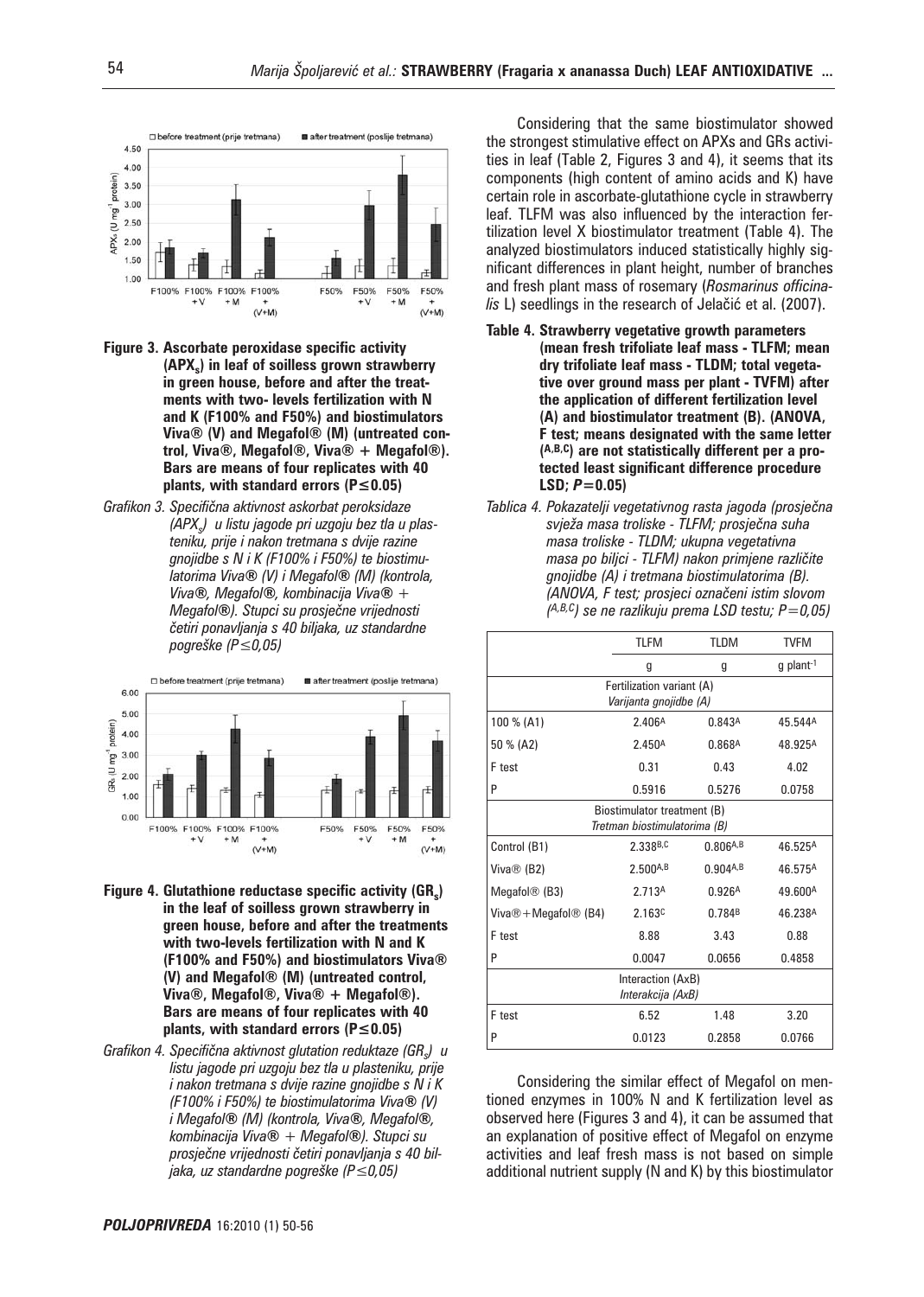to plants. However, the usage of aminoacids in biostimulators as an easy available, low molecular, organic N source for plant can not be neglected.

# **CONCLUSION**

GPXs and CATs activities were enhanced by lower N and K supply regarding both sampling terms as well as if only plants after treatments are considered and there was a significant influence of the interaction fertilization level X biostimulator treatment. These enzymes were stimulated with lower nutrient supply and biostimulators application. Megafol treatment resulted in the highest values of leaf fresh and dry mass, as well as the greatest total vegetative over ground mass per plant. The strongest link seen here was between the enzymes of ascorbate-glutathione cycle (APXs and GRs), which were in positive relationship regardless the term of sampling. In conclusion, the understanding of feasibly complex effects of various biostimulators on plants growth, stress tolerance and productivity, imply further and more comprehensive research.

## **ACKNOWLEDGEMENTS**

This work was an integral part of the research project no.: 079-0790494-0559 ("Physiological mechanisms of plant tolerance to abiotic stress") supported by The Ministry of science, education and sports, Croatia. We thank the administration, employees and students of the high school Dalj (http://www.ss-dalj.skole.hr/ skola) on a chance to set up the experiment in their green house, as well as for much appreciated help during the research.

## **REFERENCES**

- 1. Aebi, H. (1984): Catalase *in vitro*. Methods in Enzymology 105: 121-126.
- 2. Bradford, M.M. (1976): A rapid and sensitive method for quantitation of microgram quantities of protein utilizing the principle of protein-dye binding. Analytical Biochemistry 72: 248–254.
- 3. Cakmak, I. (2005): Role of mineral nutrients in tolerance of crop plants to environmental stress factors. In: Fertigation: Optimizing the utilization of water and nutrients. Fertigation Proceedings: Selected papers of the IPI-NATESC-CAU-CAAS. International Symposium on Fertigation, Beijing, China, 20-24 September 2005: 35-48.
- 4. Csizinszky, A.A. (2003): Response of "Florida 47" tomato to soil and foliar-applied biostimulants and N and K rates. 116. Annual Meeting of the Florida State Horticultural Society. Program and abstract book, pp 125.
- 5. Jelačić, S., Beatović, D., Lakić, N., Vujošević, A. (2007): The effect of natural biostimulators and slow-disintegrating fertilizers on the quality of rosemary seedlings (*Rosmarinus officinalis* L.). Journal of Agricultural Sciences Vol. 52, No 2, 85-94
- 6. Kandlbinder, A., Finkemeier, I., Wormuth, D., Hanitzsch M., Dietz, K.J. (2004): The antioxidant status of photosynthesizing leaves under nutrient deficiency: redox regulation, gene expression and antioxidant activity in *Arabidopsis thaliana.* Physiologia Plantarum Volume 120 Issue 1, 63-73.
- 7. Kauffman III, G.L., Kneivel, D. P., Watschke, T.L. (2007): Effects of a biostimulant on the heat tolerance associated with photosynthetic capacity, membrane thermostability, and polyphenol production of perennial ryegrass. Crop Science 47: 261–267.
- 8. Kim, M.J., Ciani, S., Schachtman, D.P. (2010): A peroxidase contributes to ROS production during *Arabidopsis* root response to potassium deficiency. Molecular Plant, doi:10.1093/mp/ssp121; Molecular Plant Advance Access published online on February 5, 2010.
- 9. Maini, P. (2006): The experience of the first biostimulant, based on aminoacids and peptides: a short retrospective review on the laboratory researches and the practical results. Ed. Centro Scientifico Italiano dei Fertilizzanti, Fertilitas Agrorum, 1(1): 29-43.
- 10. Muralidharan, R., Saravanan, A., Muthuvel, P. (2000): Influence of biostimulants on yield and quality of tomato (*Lycopersicon esculentum* Mill.). Madras Agricultural Journal, 87 (10/12): 625-628.
- 11. Nakano, Y., Asada, K. (1981): Hydrogen peroxide is scavenged by ascorbate-specific peroxidase in spinach chloroplasts. Plant and Cell Physiology 22: 867-880.
- 12. Oxford Biomedical Research (2001): Glutathione reductase assay kit. Spectrophotometric Assay for Glutathione Reductase. Product No. FR 19:

 http://www.oxfordbiomed.com/objects/catalog/product/extras/FR19.pdf (Accessed March 2010)

- 13. Parađiković, N., Vinković, T., Radman, D. (2008): Utjecaj biostimulatora na klijavost sjemena cvjetnih vrsta. Sjemenarstvo 25(1): 25-33.
- 14. Parađiković, N., Zeljković, S., Đurić, G., Vinković, T., Mustapić-Karlić, J., Kanižai, G., Iljkić, D. (2009): Rast i razvoj kadife (*Tagetes erecta* L.) pod utjecajem volumena supstrata i tretmana biostimulatorom. Zbornik radova 44. hrvatskog i 4. međunarodnog simpozija agronoma. Lončarić, Z.; Marić, S. (ur.).Osijek: Sveučilište J. J. Strossmayera, Poljoprivredni fakultet u Osijeku, Opatija, Hrvatska, 2009: 786-790.
- 15. Redžepović, S., Čolo, J., Pecina, M., Duraković, L. (2008): Utjecaj biostimulatora rasta i fungicida za tretiranje sjemena soje na učinkovitost simbioze fiksacije dušika. Sjemenarstvo 24(3-4): 169-176.
- 16. Roussos, P.A., Denaxa, N.K., Damvakaris, T. (2009): Strawberry fruit quality attributes after application of plant growth stimulating compounds. Scientia Horticulturae 119: 138–146.
- 17. Schachtman, D.P., Shin, R. (2007): Nutrient Sensing and Signaling: NPKS. Annual Review of Plant Biology 58: 47–69.
- 18. Shin, R., Schachtman, D.P. (2004): Hydrogen peroxide mediates plant root response to nutrient deprivation. Proceedings of the Naional Academy of Sciences of the United States of America 101: 8827–8832.
- 19. Siegel, B.Z., Galston, W. (1967): The peroxidase of *Pisum sativum*. Plant Physiology 42: 221-226.